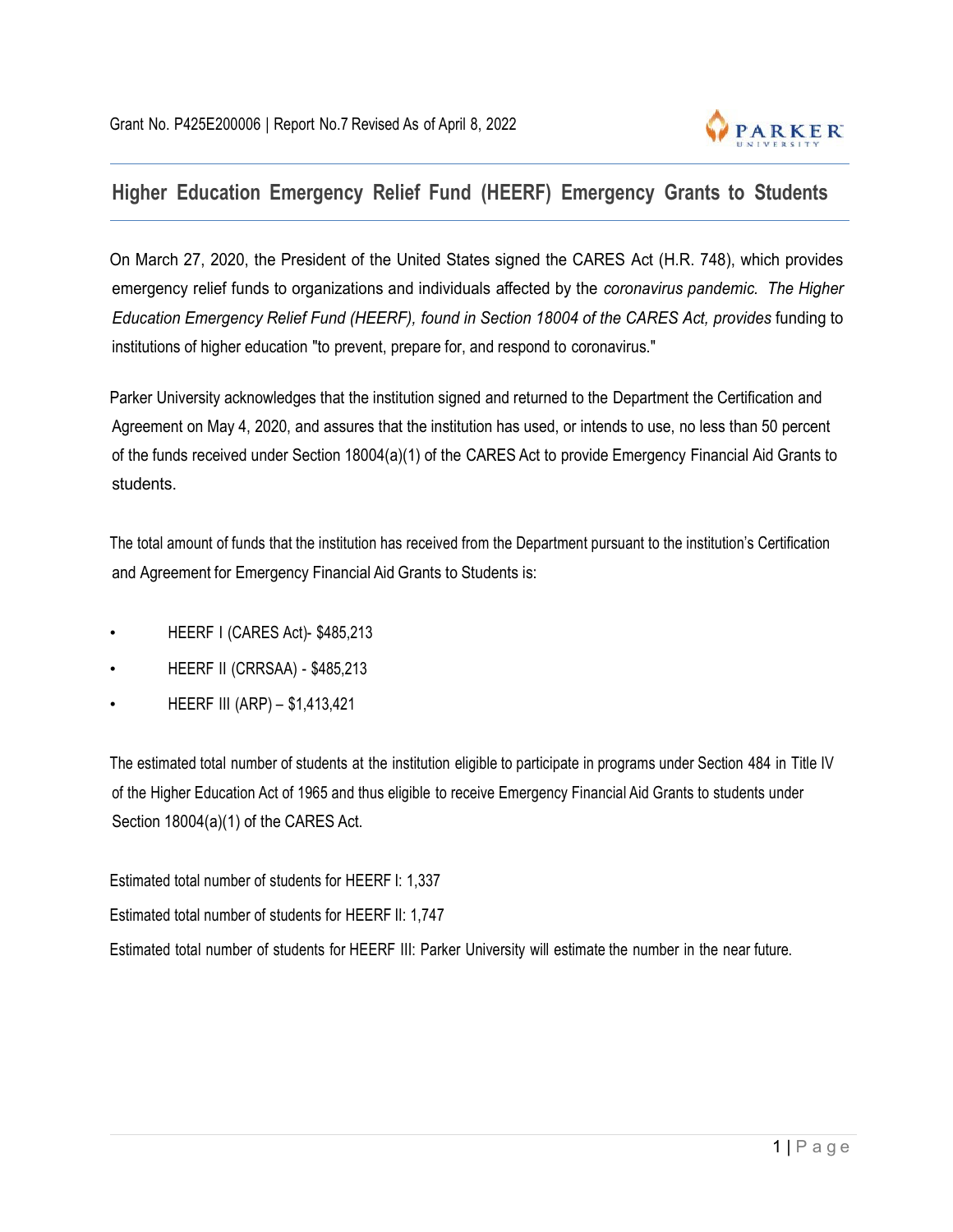The total amount of Emergency Financial Aid Grants distributed to students under Section 18004(a)(1) of the CARES Act as of the date of submission.

| Period                    | <b>HEERF Grant</b> | <b>Funds Disbursed</b> | Number of Students |
|---------------------------|--------------------|------------------------|--------------------|
| 5/18/2020-6/01/2020       | <b>HEERF I</b>     | \$119,600              | 193                |
| 6/05/2020-7/08/2020       | <b>HEERF I</b>     | \$147,180              | 264                |
| 7/15/2020-8/21/2020       | <b>HEERF I</b>     | \$55,019               | 113                |
| 8/28/2020-9/30/2020       | <b>HEERF I</b>     | \$60,740               | 108                |
| Quarter ending 12/31/2020 | <b>HEERF I</b>     | \$38,580               | 62                 |
| Quarter ending 3/31/2021  | <b>HEERF I</b>     | \$63,660               | 82                 |
| Quarter ending 3/31/2021  | <b>HEERF II</b>    | \$175,100              | 248                |
| Quarter ending 6/30/2021  | <b>HEERF II</b>    | \$310,100              | 425                |

The method(s) used by the institution to determine which students receive Emergency Financial Aid Grants and how much they would receive under Section 18004(a)(1) of the CARES Act.

Parker University's administration took the following approaches to the disbursement of HEERF I.

All potentially eligible students were electronically notified of the application process developed by the university for these funds from Ms. Alaina Mount, Dean of Student Development. A committee reviews the individual application requests as they are received and recommends distributions of this money to newly approved students on a weekly basis. The U.S. Department of Education has specified that students must meet certain criteria to qualify for these funds. These include:

Students must be Federal Title IV aid eligible, which has been determined by student's having a completed valid 2019- 2020 Free Application for Federal Student Aid (FAFSA) on file.

Students must meet Title IV aid eligibility criteria including:

- U.S. Citizenship or Eligible noncitizen status
- Be registered with Selective Service (if male)
- Students must have been enrolled at Parker University as of March 13, 2020 (the date at which the national emergency was declared).